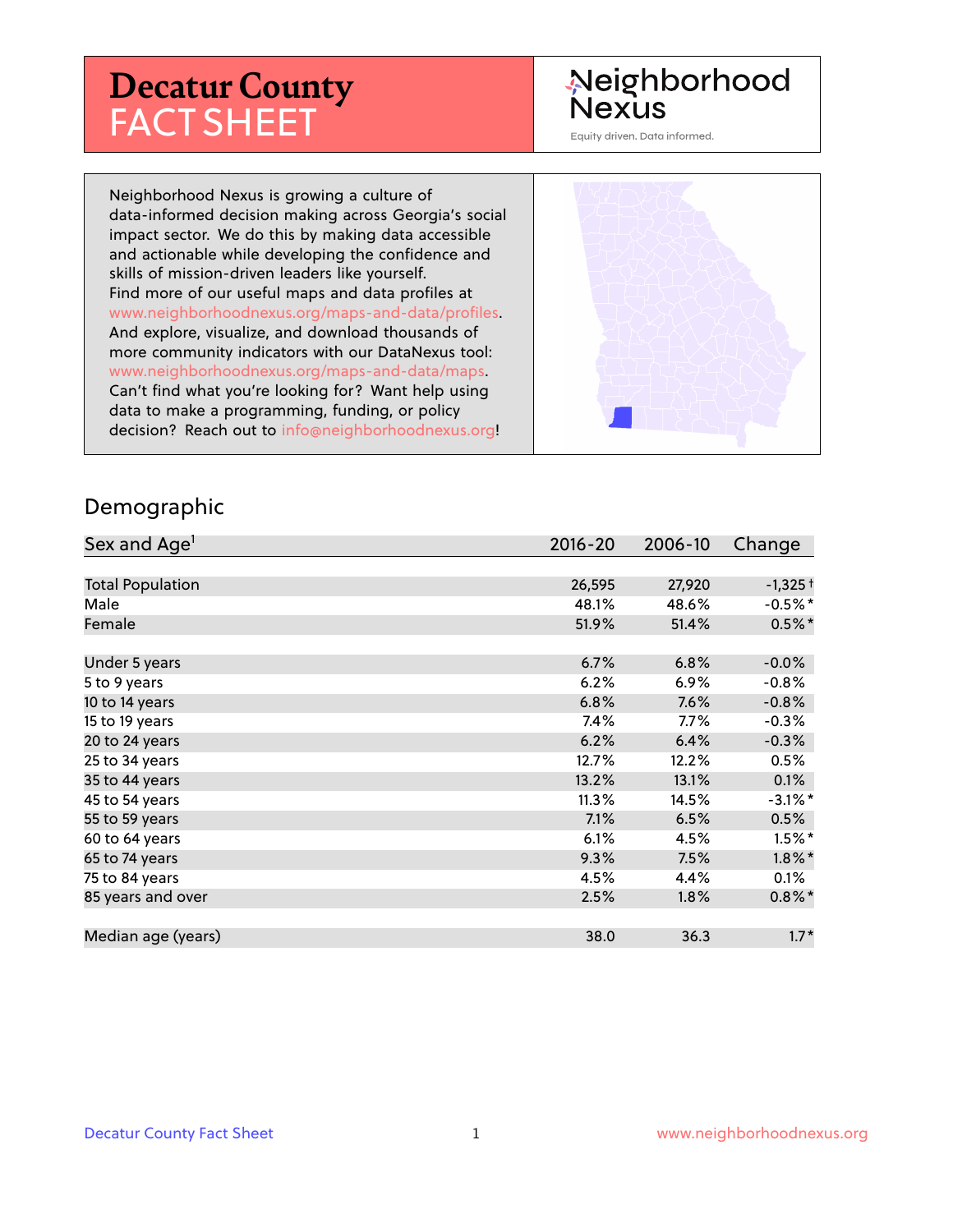# Demographic, continued...

| Race <sup>2</sup>                                   | $2016 - 20$ | 2006-10 | Change     |
|-----------------------------------------------------|-------------|---------|------------|
| <b>Total population</b>                             | 26,595      | 27,920  | $-1,325+$  |
| One race                                            | 98.8%       | 99.8%   | $-1.1\%$ * |
| White                                               | 52.2%       | 54.1%   | $-1.9%$ *  |
| <b>Black or African American</b>                    | 41.7%       | 41.2%   | 0.5%       |
| American Indian and Alaska Native                   | 0.1%        | 0.5%    | $-0.4\%$ * |
| Asian                                               | 0.7%        | 0.4%    | 0.3%       |
| Native Hawaiian and Other Pacific Islander          | 0.0%        | 0.0%    | 0.0%       |
| Some other race                                     | 4.1%        | 3.6%    | 0.4%       |
| Two or more races                                   | 1.2%        | 0.2%    | $1.1\%$ *  |
| Race alone or in combination with other race(s) $3$ | $2016 - 20$ | 2006-10 | Change     |
| Total population                                    | 26,595      | 27,920  | $-1,325+$  |
| White                                               | 53.4%       | 54.2%   | $-0.9%$    |
| <b>Black or African American</b>                    | 42.0%       | 41.3%   | 0.7%       |
| American Indian and Alaska Native                   | 0.9%        | 0.6%    | 0.3%       |
| Asian                                               | 0.7%        | 0.4%    | 0.3%       |
| Native Hawaiian and Other Pacific Islander          | 0.0%        | 0.0%    | 0.0%       |
| Some other race                                     | 4.3%        | 3.7%    | 0.6%       |
| Hispanic or Latino and Race <sup>4</sup>            | $2016 - 20$ | 2006-10 | Change     |
| Total population                                    | 26,595      | 27,920  | $-1,325+$  |
| Hispanic or Latino (of any race)                    | 6.2%        | 4.7%    | $1.5%$ †   |
| Not Hispanic or Latino                              | 93.8%       | 95.3%   | $-1.5%$ †  |
| White alone                                         | 49.9%       | 53.1%   | $-3.2\%$ * |
| Black or African American alone                     | 41.7%       | 41.2%   | 0.5%       |
| American Indian and Alaska Native alone             | 0.1%        | 0.5%    | $-0.4\%$ * |
| Asian alone                                         | 0.7%        | 0.4%    | 0.3%       |
| Native Hawaiian and Other Pacific Islander alone    | 0.0%        | 0.0%    | 0.0%       |
| Some other race alone                               | 1.0%        | 0.0%    | $1.0\%$ *  |
| Two or more races                                   | 0.5%        | 0.2%    | $0.3\%$ *  |
| U.S. Citizenship Status <sup>5</sup>                | $2016 - 20$ | 2006-10 | Change     |
| Foreign-born population                             | 837         | 651     | 186        |
| Naturalized U.S. citizen                            | 30.6%       | 29.8%   | 0.8%       |
| Not a U.S. citizen                                  | 69.4%       | 70.2%   | $-0.8%$    |
|                                                     |             |         |            |
| Citizen, Voting Age Population <sup>6</sup>         | $2016 - 20$ | 2006-10 | Change     |
| Citizen, 18 and over population                     | 19,566      | 20,272  | $-706*$    |
| Male                                                | 47.4%       | 47.6%   | $-0.2%$    |
| Female                                              | 52.6%       | 52.4%   | 0.2%       |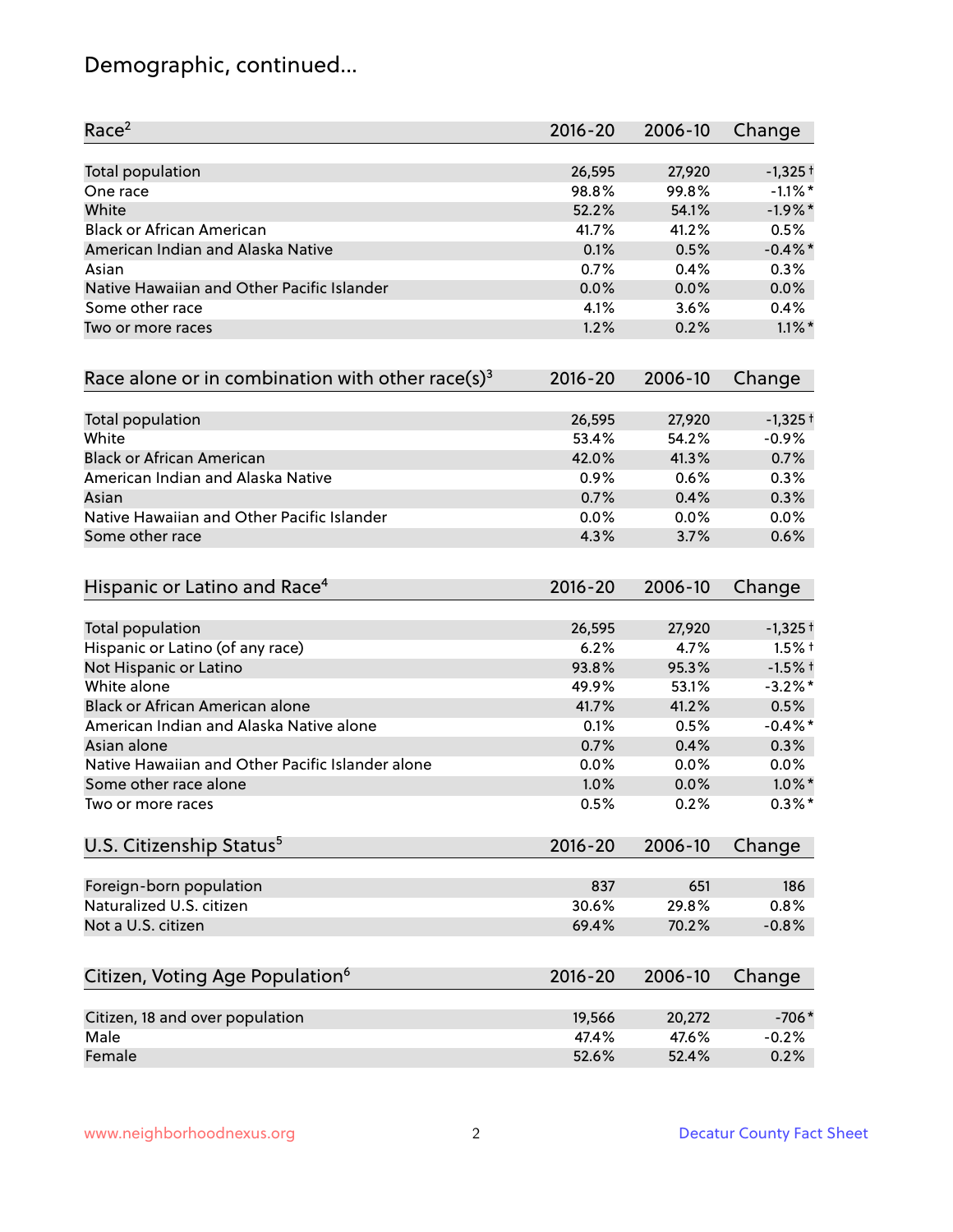#### Economic

| Income <sup>7</sup>                                 | 2016-20 | 2006-10 | Change     |
|-----------------------------------------------------|---------|---------|------------|
|                                                     |         |         |            |
| All households                                      | 9,684   | 10,532  | $-848*$    |
| Less than \$10,000                                  | 11.5%   | 13.9%   | $-2.4%$    |
| \$10,000 to \$14,999                                | 6.6%    | 8.3%    | $-1.6%$    |
| \$15,000 to \$24,999                                | 14.3%   | 16.5%   | $-2.2%$    |
| \$25,000 to \$34,999                                | 10.5%   | 13.4%   | $-2.9%$    |
| \$35,000 to \$49,999                                | 17.2%   | 13.2%   | 4.0%*      |
| \$50,000 to \$74,999                                | 13.0%   | 17.5%   | $-4.6\%$ * |
| \$75,000 to \$99,999                                | 12.7%   | 8.3%    | 4.4%*      |
| \$100,000 to \$149,999                              | 9.8%    | 5.9%    | $3.9\%$ *  |
| \$150,000 to \$199,999                              | 2.8%    | 2.0%    | 0.8%       |
| \$200,000 or more                                   | 1.5%    | 1.1%    | 0.5%       |
| Median household income (dollars)                   | 40,567  | 33,297  | 7,270*     |
| Mean household income (dollars)                     | 55,861  | 46,514  | 9,346*     |
| With earnings                                       | 69.6%   | 72.3%   | $-2.6%$    |
| Mean earnings (dollars)                             | 59,383  | 49,209  | 10,174*    |
| <b>With Social Security</b>                         | 36.5%   | 34.0%   | 2.6%       |
| Mean Social Security income (dollars)               | 17,937  | 13,108  | 4,829*     |
| With retirement income                              | 19.4%   | 15.5%   | $3.9\%$ *  |
| Mean retirement income (dollars)                    | 22,120  | 19,134  | 2,986      |
| With Supplemental Security Income                   | 5.9%    | 5.5%    | 0.5%       |
| Mean Supplemental Security Income (dollars)         | 8,349   | 6,065   | 2,284      |
| With cash public assistance income                  | 0.8%    | 1.8%    | $-1.1\%$ * |
| Mean cash public assistance income (dollars)        | 1,589   | 2,680   | $-1,091$   |
| With Food Stamp/SNAP benefits in the past 12 months | 20.3%   | 16.4%   | $3.9\%$ *  |
|                                                     |         |         |            |
| Families                                            | 6,710   | 7,049   | $-339$     |
| Less than \$10,000                                  | 10.2%   | 9.5%    | 0.8%       |
| \$10,000 to \$14,999                                | 2.4%    | 5.7%    | $-3.2%$ *  |
| \$15,000 to \$24,999                                | 9.7%    | 13.7%   | $-4.0\%$ * |
| \$25,000 to \$34,999                                | 9.2%    | 10.6%   | $-1.4%$    |
| \$35,000 to \$49,999                                | 18.1%   | 16.5%   | 1.5%       |
| \$50,000 to \$74,999                                | 14.9%   | 19.8%   | $-4.9%$ *  |
| \$75,000 to \$99,999                                | 16.9%   | 12.0%   | 4.9%*      |
| \$100,000 to \$149,999                              | 12.6%   | 8.1%    | 4.5%*      |
| \$150,000 to \$199,999                              | 3.9%    | 2.9%    | 1.0%       |
| \$200,000 or more                                   | 2.1%    | 1.3%    | 0.8%       |
| Median family income (dollars)                      | 50,658  | 44,322  | 6,336      |
| Mean family income (dollars)                        | 66,826  | 55,358  | $11,468*$  |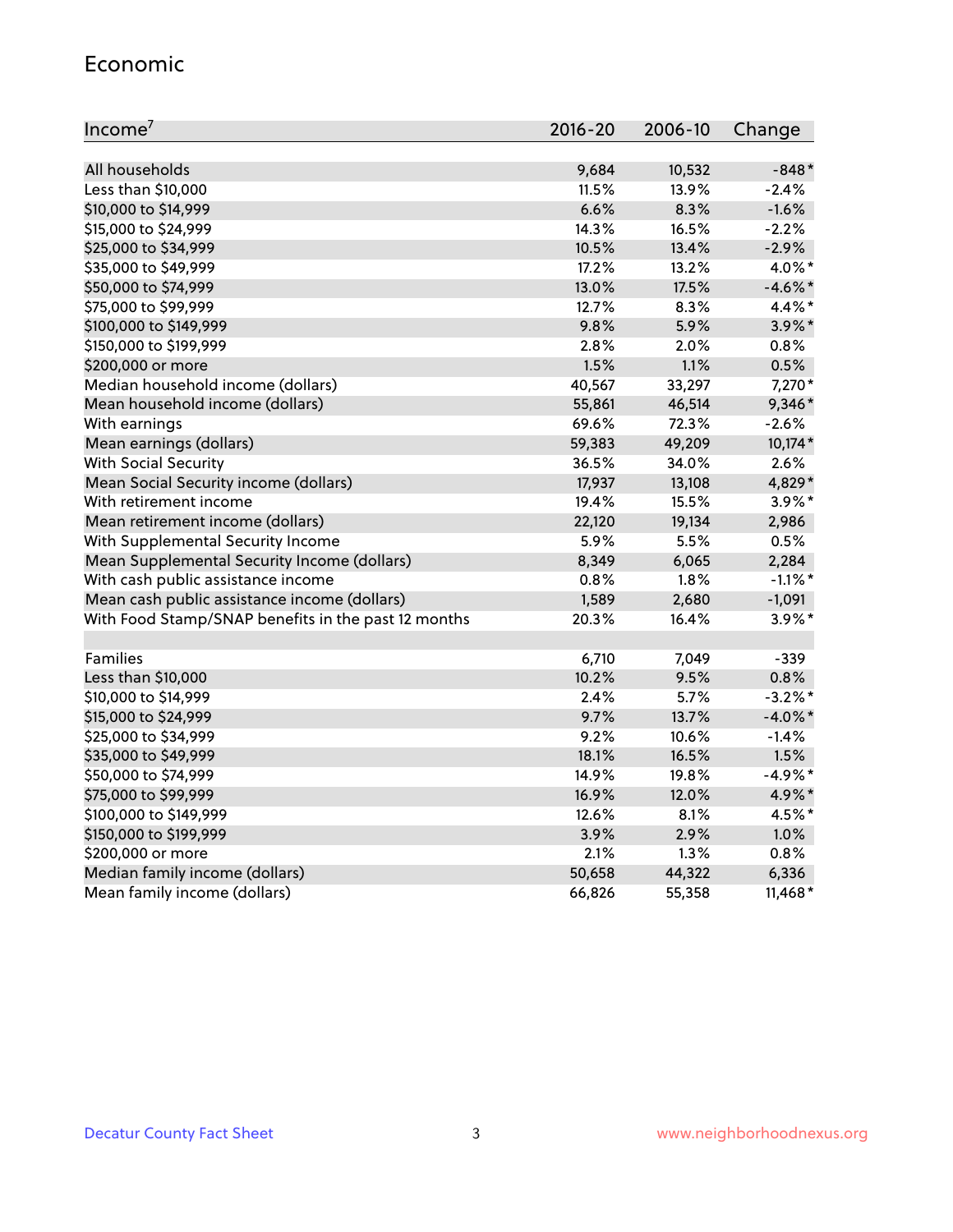### Economic, continued...

| Income, continued <sup>8</sup>                                        | $2016 - 20$ | 2006-10 | Change    |
|-----------------------------------------------------------------------|-------------|---------|-----------|
|                                                                       |             |         |           |
| Nonfamily households                                                  | 2,974       | 3,483   | $-509*$   |
| Median nonfamily income (dollars)                                     | 20,984      | 19,660  | 1,324     |
| Mean nonfamily income (dollars)                                       | 28,230      | 27,031  | 1,199     |
| Median earnings for workers (dollars)                                 | 30,648      | 23,493  | $7,155*$  |
| Median earnings for male full-time, year-round workers                | 39,969      | 36,176  | 3,793     |
| (dollars)                                                             |             |         |           |
| Median earnings for female full-time, year-round workers<br>(dollars) | 34,020      | 25,750  | 8,270*    |
| Per capita income (dollars)                                           | 21,810      | 17,833  | $3,977*$  |
|                                                                       |             |         |           |
| Families and People Below Poverty Level <sup>9</sup>                  | $2016 - 20$ | 2006-10 | Change    |
| <b>All families</b>                                                   | 19.1%       | 19.4%   | $-0.3%$   |
|                                                                       |             |         |           |
| With related children under 18 years                                  | 29.9%       | 31.0%   | $-1.0%$   |
| With related children under 5 years only                              | 36.3%       | 43.2%   | $-6.9%$   |
| Married couple families                                               | 9.2%        | 7.0%    | 2.2%      |
| With related children under 18 years                                  | 12.7%       | 7.1%    | $5.7\%$ * |
| With related children under 5 years only                              | 9.5%        | 9.0%    | 0.5%      |
| Families with female householder, no husband present                  | 43.4%       | 47.3%   | $-3.9%$   |
| With related children under 18 years                                  | 54.5%       | 58.8%   | $-4.3%$   |
| With related children under 5 years only                              | 79.9%       | 93.6%   | $-13.7%$  |
| All people                                                            | 23.8%       | 24.0%   | $-0.1%$   |
| Under 18 years                                                        | 34.9%       | 32.9%   | 2.0%      |
| Related children under 18 years                                       | 34.8%       | 32.6%   | 2.2%      |
| Related children under 5 years                                        | 43.5%       | 46.6%   | $-3.2%$   |
| Related children 5 to 17 years                                        | 31.4%       | 27.9%   | 3.5%      |
| 18 years and over                                                     | 20.2%       | 20.7%   | $-0.5%$   |
| 18 to 64 years                                                        | 21.5%       | 21.2%   | 0.4%      |
| 65 years and over                                                     | 15.5%       | 18.7%   | $-3.2%$   |
| People in families                                                    | 20.6%       | 21.6%   | $-1.0%$   |
| Unrelated individuals 15 years and over                               | 41.1%       | 35.8%   | 5.3%      |
|                                                                       |             |         |           |
| Non-Hispanic white people                                             | 14.0%       | 13.9%   | 0.2%      |
| Black or African-American people                                      | 32.5%       | 34.3%   | $-1.8%$   |
| Asian people                                                          | $0.0\%$     | $0.0\%$ | 0.0%      |
| Hispanic or Latino people                                             | 52.2%       | 54.3%   | $-2.1%$   |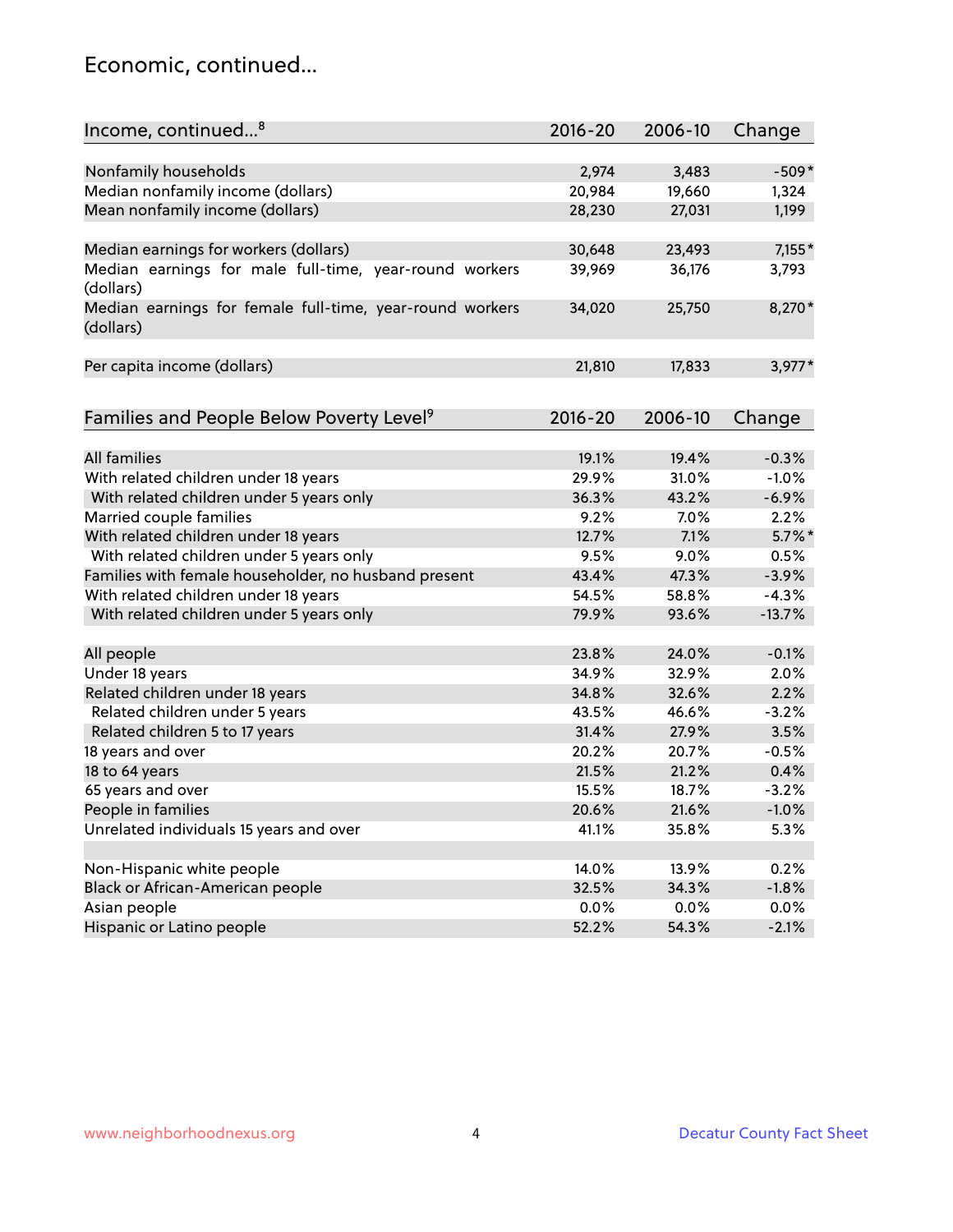# Employment

| Employment Status <sup>10</sup>                                                               | 2010        | 2020    | Change     |
|-----------------------------------------------------------------------------------------------|-------------|---------|------------|
| In Labor Force                                                                                | 11,304      | 12,446  | 12,446     |
| <b>Unemployment Rate</b>                                                                      | 4.8%        | 12.4%   | $-7.6%$    |
| Industry <sup>11</sup>                                                                        | $2016 - 20$ | 2006-10 | Change     |
| Civilian employed population 16 years and over                                                | 10,351      | 11,162  | $-811*$    |
| Agriculture, forestry, fishing and hunting, and mining                                        | 6.6%        | 4.7%    | 1.9%       |
| Construction                                                                                  | 6.5%        | 8.7%    | $-2.2%$    |
| Manufacturing                                                                                 | 10.9%       | 13.6%   | $-2.8%$    |
| Wholesale trade                                                                               | 2.7%        | 2.5%    | 0.1%       |
| Retail trade                                                                                  | 13.0%       | 11.9%   | 1.1%       |
| Transportation and warehousing, and utilities                                                 | 4.9%        | 5.0%    | $-0.1%$    |
| Information                                                                                   | 1.2%        | 1.1%    | 0.1%       |
| Finance and insurance, and real estate and rental and leasing                                 | 3.9%        | 4.9%    | $-0.9%$    |
| Professional, scientific, and management, and administrative<br>and waste management services | 5.4%        | 2.3%    | $3.1\%$ *  |
| Educational services, and health care and social assistance                                   | 28.3%       | 26.8%   | 1.6%       |
| Arts, entertainment, and recreation, and accommodation and<br>food services                   | 6.7%        | 8.2%    | $-1.4%$    |
| Other services, except public administration                                                  | 4.9%        | 4.5%    | 0.4%       |
| Public administration                                                                         | 4.9%        | 5.7%    | $-0.8%$    |
| Occupation <sup>12</sup>                                                                      | $2016 - 20$ | 2006-10 | Change     |
|                                                                                               |             |         |            |
| Civilian employed population 16 years and over                                                | 10,351      | 11,162  | $-811*$    |
| Management, business, science, and arts occupations                                           | 26.3%       | 25.7%   | 0.5%       |
| Service occupations                                                                           | 24.7%       | 19.8%   | 4.9%*      |
| Sales and office occupations                                                                  | 18.6%       | 23.7%   | $-5.1\%$ * |
| Natural<br>construction,<br>maintenance<br>resources,<br>and<br>occupations                   | 12.0%       | 13.4%   | $-1.4%$    |
| Production, transportation, and material moving occupations                                   | 18.5%       | 17.4%   | 1.1%       |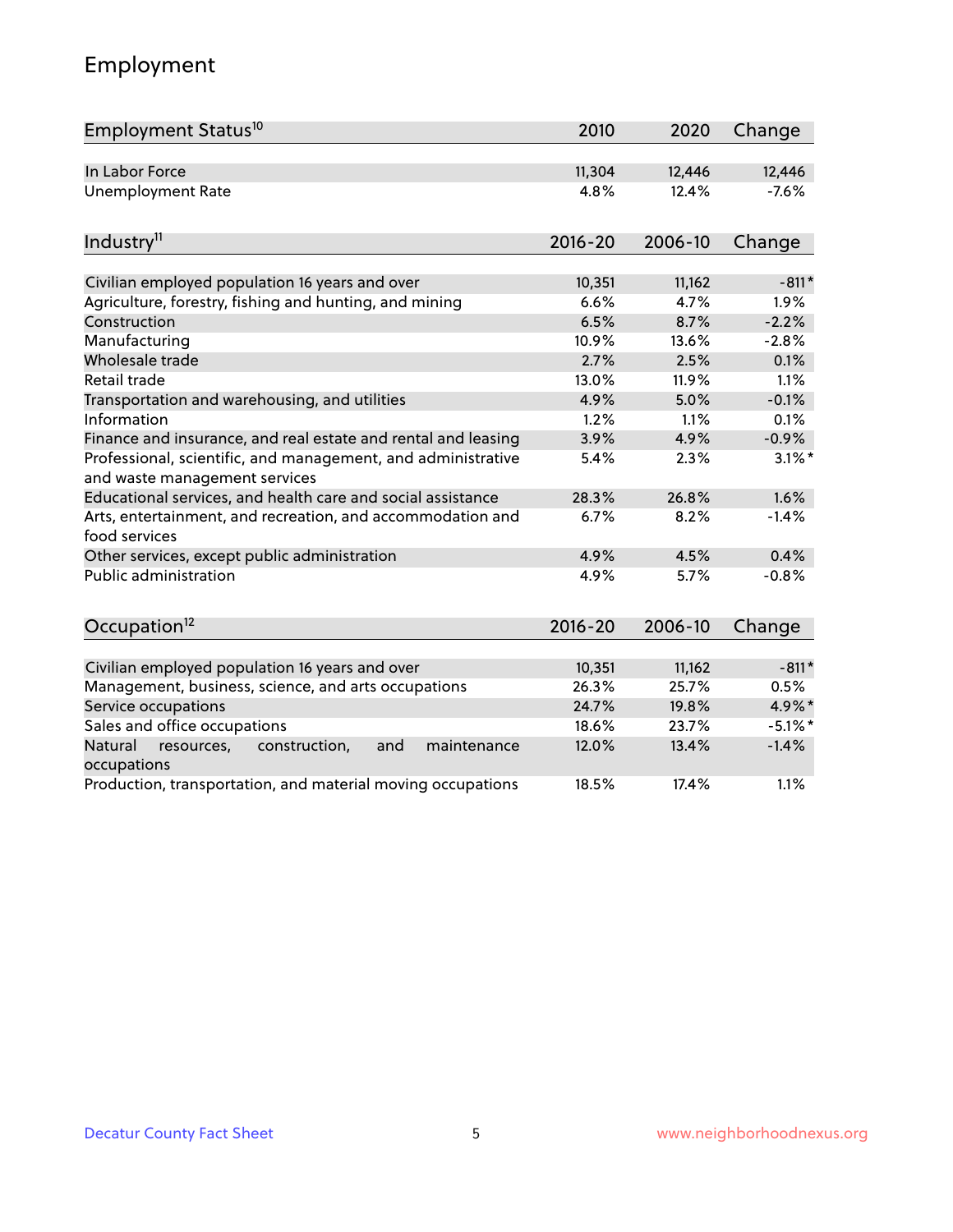# Employment, continued...

| Class of Worker <sup>13</sup>                          | $2016 - 20$    | 2006-10 | Change             |
|--------------------------------------------------------|----------------|---------|--------------------|
| Civilian employed population 16 years and over         | 10,351         | 11,162  | $-811*$            |
| Private wage and salary workers                        | 74.4%          | 74.6%   | $-0.1%$            |
| Government workers                                     | 18.1%          | 21.5%   | $-3.4%$            |
| Self-employed in own not incorporated business workers | 7.1%           | 3.9%    | $3.2\%$ *          |
| <b>Unpaid family workers</b>                           | 0.4%           | 0.0%    | 0.4%               |
| Job Flows <sup>14</sup>                                | 2019           | 2010    | Change             |
|                                                        |                |         |                    |
| Total Jobs in county                                   | 8,210          | 8,611   | $-401$             |
| Held by residents of county                            | 57.5%          | 60.4%   | $-2.8%$            |
| Held by non-residents of county                        | 42.5%          | 39.6%   | 2.8%               |
| Jobs by Industry Sector <sup>15</sup>                  | 2019           | 2010    | Change             |
| Total Jobs in county                                   | 8,210          | 8,611   | $-401$             |
| <b>Goods Producing sectors</b>                         | 23.8%          | 17.9%   | 5.9%               |
| Trade, Transportation, and Utilities sectors           | 23.5%          | 21.4%   | 2.1%               |
| All Other Services sectors                             | 52.7%          | 60.7%   | $-8.0%$            |
|                                                        |                |         |                    |
| Total Jobs in county held by county residents          | 4,723          | 5,197   | $-474$             |
| <b>Goods Producing sectors</b>                         | 25.6%          | 19.1%   | 6.4%               |
| Trade, Transportation, and Utilities sectors           | 18.1%          | 17.7%   | 0.5%               |
| All Other Services sectors                             | 56.3%          | 63.2%   | $-6.9%$            |
| Jobs by Earnings <sup>16</sup>                         | 2019           | 2010    | Change             |
|                                                        |                |         |                    |
| Total Jobs in county                                   | 8,210<br>24.6% | 8,611   | $-401$             |
| Jobs with earnings \$1250/month or less                |                | 30.4%   | $-5.8%$<br>$-5.2%$ |
| Jobs with earnings \$1251/month to \$3333/month        | 41.9%          | 47.0%   |                    |
| Jobs with earnings greater than \$3333/month           | 33.6%          | 22.6%   | 11.0%              |
| Total Jobs in county held by county residents          | 4,723          | 5,197   | -474               |
| Jobs with earnings \$1250/month or less                | 25.4%          | 29.6%   | $-4.2%$            |
| Jobs with earnings \$1251/month to \$3333/month        | 44.1%          | 48.2%   | $-4.1\%$           |
| Jobs with earnings greater than \$3333/month           | 30.5%          | 22.1%   | 8.3%               |
| Jobs by Age of Worker <sup>17</sup>                    | 2019           | 2010    | Change             |
|                                                        |                |         |                    |
| Total Jobs in county                                   | 8,210          | 8,611   | $-401$             |
| Jobs with workers age 29 or younger                    | 19.5%          | 20.2%   | $-0.7%$            |
| Jobs with workers age 30 to 54                         | 52.5%          | 59.3%   | $-6.8%$            |
| Jobs with workers age 55 or older                      | 28.0%          | 20.5%   | 7.6%               |
|                                                        |                |         |                    |
| Total Jobs in county held by county residents          | 4,723          | 5,197   | $-474$             |
| Jobs with workers age 29 or younger                    | 19.0%          | 19.0%   | $-0.0%$            |
| Jobs with workers age 30 to 54                         | 51.6%          | 60.1%   | $-8.5%$            |
| Jobs with workers age 55 or older                      | 29.5%          | 20.9%   | 8.5%               |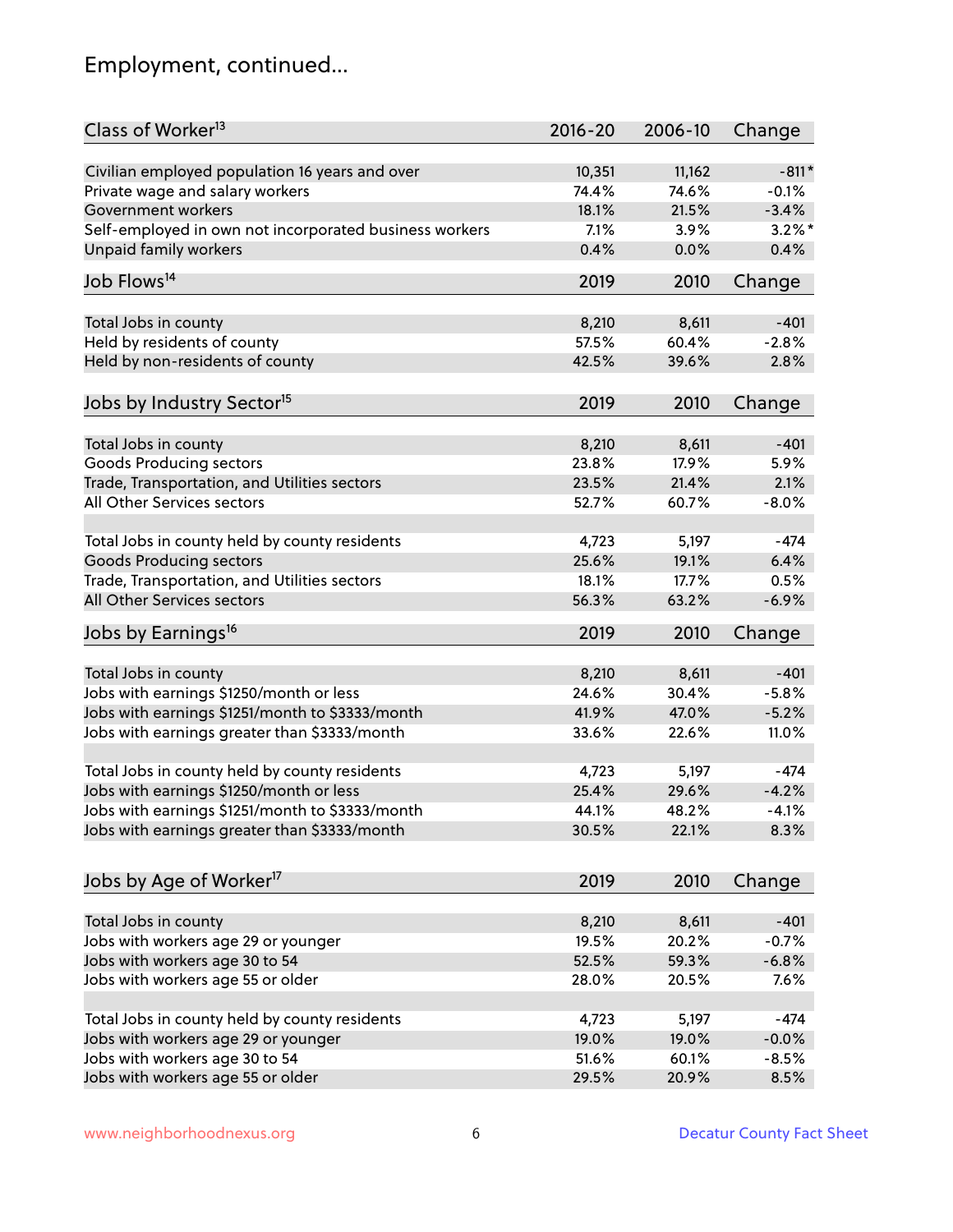#### Education

| Early Learning <sup>18</sup>                        |             |         | 2022       |
|-----------------------------------------------------|-------------|---------|------------|
| Licensed Capacity of Early Learning Centers         |             |         | 460        |
| Licenced capacity per 1,000 children ages 0-4       |             |         | 246.3      |
| School Enrollment <sup>19</sup>                     | 2022        | 2010    | Change     |
|                                                     |             |         |            |
| <b>Enrolled in Public School</b>                    | 4,433       | 5,687   | $-1,254$   |
| White                                               | 33.5%       | 40.6%   | $-7.0%$    |
| <b>Black or African-American</b>                    | 51.0%       | 50.8%   | 0.2%       |
| Asian                                               | 0.8%        | 0.0%    | 0.8%       |
| Native American                                     | 0.1%        | 0.0%    | 0.1%       |
| Pacific Islander                                    | 0.0%        | 0.0%    | 0.0%       |
| <b>Biracial or Multi-Racial</b>                     | 2.8%        | 1.2%    | 1.6%       |
| Hispanic or Latino                                  | 11.8%       | 7.1%    | 4.7%       |
| Georgia Milestones: 3rd Grade Reading <sup>20</sup> |             |         | 2019       |
|                                                     |             |         |            |
| <b>Number of Students Tested</b>                    |             |         | 384        |
| Proficient or Distinguished                         |             |         | 41.7%      |
| Georgia Milestones: 8th Grade Math <sup>21</sup>    |             |         | 2019       |
| Number of Students Tested                           |             |         | 333        |
| Proficient or Distinguished                         |             |         | 24.9%      |
|                                                     |             |         |            |
| Graduation Rates <sup>22</sup>                      | 2021        | 2012    | Change     |
|                                                     |             |         |            |
| Cohort                                              | 377         | 396     | $-19$      |
| <b>High School Graduation Rate</b>                  | 88.9%       | 72.5%   | 16.4%      |
| Educational Attainment <sup>23</sup>                | $2016 - 20$ | 2006-10 | Change     |
|                                                     |             |         |            |
| Population 25 years and over                        | 17,728      | 18,012  | $-284*$    |
| Less than 9th grade                                 | 7.2%        | 7.7%    | $-0.5%$    |
| 9th to 12th grade, no diploma                       | 9.9%        | 16.7%   | $-6.8\%$ * |
| High school graduate (includes equivalency)         | 36.5%       | 36.2%   | 0.4%       |
| Some college, no degree                             | 21.2%       | 18.7%   | 2.4%       |
| Associate's degree                                  | 11.1%       | 8.2%    | $2.9\%*$   |
| Bachelor's degree                                   | 8.3%        | 7.6%    | 0.7%       |
| Graduate or professional degree                     | 5.8%        | 4.9%    | 0.9%       |
| Percent high school graduate or higher              | 82.9%       | 75.6%   | $7.2\%$ *  |
| Percent bachelor's degree or higher                 | 14.0%       | 12.5%   | 1.5%       |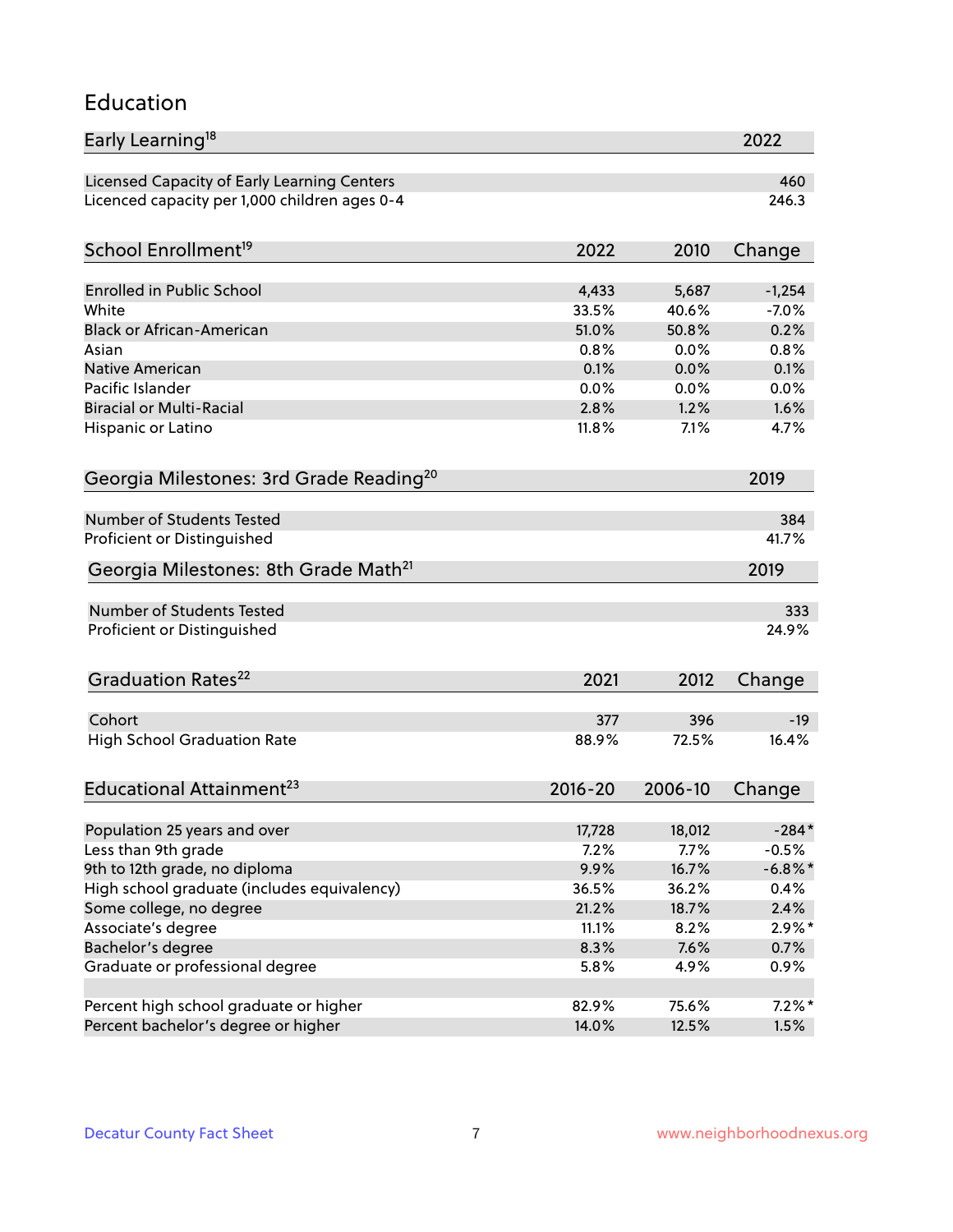### Housing

| Households by Type <sup>24</sup>                     | 2016-20     | 2006-10 | Change     |
|------------------------------------------------------|-------------|---------|------------|
|                                                      |             |         |            |
| Total households                                     | 9,684       | 10,532  | $-848*$    |
| Family households (families)                         | 69.3%       | 66.9%   | 2.4%       |
| With own children under 18 years                     | 30.4%       | 28.2%   | 2.3%       |
| Married-couple family                                | 43.9%       | 43.8%   | 0.1%       |
| With own children of the householder under 18 years  | 16.6%       | 15.2%   | 1.4%       |
| Male householder, no wife present, family            | 6.4%        | 3.9%    | $2.5%$ *   |
| With own children of the householder under 18 years  | 2.5%        | 1.9%    | 0.7%       |
| Female householder, no husband present, family       | 18.9%       | 19.2%   | $-0.3%$    |
| With own children of the householder under 18 years  | 11.3%       | 11.1%   | 0.2%       |
| Nonfamily households                                 | 30.7%       | 33.1%   | $-2.4%$    |
| Householder living alone                             | 27.9%       | 29.1%   | $-1.2%$    |
| 65 years and over                                    | 12.3%       | 8.5%    | $3.8\%$ *  |
|                                                      |             |         |            |
| Households with one or more people under 18 years    | 35.0%       | 33.5%   | 1.5%       |
| Households with one or more people 65 years and over | 31.5%       | 25.1%   | $6.5%$ *   |
|                                                      |             |         |            |
| Average household size                               | 2.62        | 2.55    | 0.07       |
| Average family size                                  | 3.18        | 3.16    | 0.02       |
|                                                      |             |         |            |
| Housing Occupancy <sup>25</sup>                      | $2016 - 20$ | 2006-10 | Change     |
|                                                      |             |         |            |
| Total housing units                                  | 12,218      | 12,334  | $-116$     |
| Occupied housing units                               | 79.3%       | 85.4%   | $-6.1\%$ * |
| Vacant housing units                                 | 20.7%       | 14.6%   | $6.1\%$ *  |
|                                                      |             |         |            |
| Homeowner vacancy rate                               | 2.9         | 3.4     | $-0.5$     |
| Rental vacancy rate                                  | 4.4         | 7.5     | $-3.1$     |
|                                                      |             |         |            |
| Units in Structure <sup>26</sup>                     | $2016 - 20$ | 2006-10 | Change     |
|                                                      |             |         |            |
| Total housing units                                  | 12,218      | 12,334  | $-116$     |
| 1-unit, detached                                     | 66.8%       | 62.9%   | 3.8%       |
| 1-unit, attached                                     | 0.4%        | 1.2%    | $-0.9%$    |
| 2 units                                              | 4.4%        | 3.0%    | 1.4%       |
| 3 or 4 units                                         | 4.9%        | 5.2%    | $-0.4%$    |
| 5 to 9 units                                         | 2.9%        | 1.4%    | $1.5%$ *   |
| 10 to 19 units                                       | 0.5%        | 1.0%    | $-0.5%$    |
| 20 or more units                                     | 0.7%        | 0.5%    | 0.2%       |
| Mobile home                                          | 19.2%       | 24.3%   | $-5.1\%$ * |
| Boat, RV, van, etc.                                  | 0.3%        | 0.3%    |            |
|                                                      |             |         | $-0.1%$    |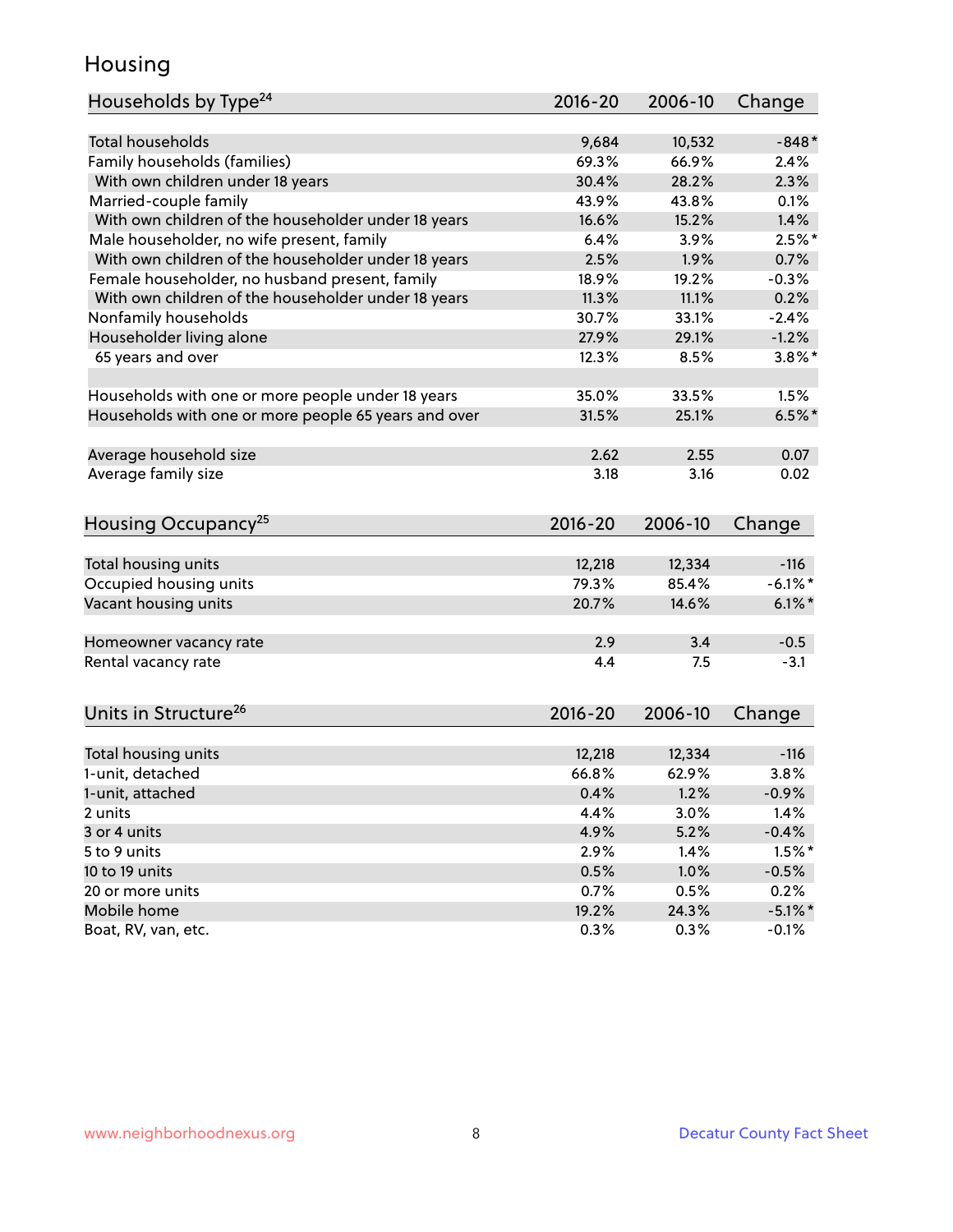# Housing, Continued...

| Year Structure Built <sup>27</sup>             | 2016-20        | 2006-10         | Change                |
|------------------------------------------------|----------------|-----------------|-----------------------|
| Total housing units                            | 12,218         | 12,334          | $-116$                |
| Built 2014 or later                            | 2.4%           | (X)             | (X)                   |
| Built 2010 to 2013                             | 4.1%           | (X)             | (X)                   |
| Built 2000 to 2009                             | 12.9%          | 9.7%            | $3.2\%$ *             |
| Built 1990 to 1999                             | 23.8%          | 21.8%           | 2.0%                  |
| Built 1980 to 1989                             | 16.6%          | 16.2%           | 0.4%                  |
| Built 1970 to 1979                             | 16.5%          | 16.3%           | 0.3%                  |
| Built 1960 to 1969                             | 5.6%           | 12.0%           | $-6.4\%$ *            |
| Built 1950 to 1959                             | 7.0%           | 10.1%           | $-3.1\%$ *            |
| Built 1940 to 1949                             | 4.7%           | 6.0%            | $-1.3%$               |
| Built 1939 or earlier                          | 6.4%           | 7.8%            | $-1.4%$               |
| Housing Tenure <sup>28</sup>                   | $2016 - 20$    | 2006-10         | Change                |
|                                                |                |                 |                       |
| Occupied housing units                         | 9,684<br>61.3% | 10,532<br>65.9% | $-848*$<br>$-4.6\%$ * |
| Owner-occupied                                 | 38.7%          | 34.1%           | 4.6%*                 |
| Renter-occupied                                |                |                 |                       |
| Average household size of owner-occupied unit  | 2.54           | 2.52            | 0.01                  |
| Average household size of renter-occupied unit | 2.77           | 2.61            | $0.16*$               |
| Residence 1 Year Ago <sup>29</sup>             | 2016-20        | 2006-10         | Change                |
| Population 1 year and over                     | 26,280         | 27,669          | $-1,389*$             |
| Same house                                     | 82.5%          | 87.4%           | $-4.8\%$ *            |
| Different house in the U.S.                    | 17.4%          | 12.6%           | 4.8%*                 |
| Same county                                    | 8.4%           | 7.5%            | 1.0%                  |
| Different county                               | 8.9%           | 5.1%            | $3.8\%$ *             |
| Same state                                     | 7.0%           | 3.6%            | $3.4\%$ *             |
| Different state                                | 1.9%           | 1.5%            | 0.4%                  |
| Abroad                                         | 0.1%           | 0.1%            | 0.0%                  |
| Value of Housing Unit <sup>30</sup>            | $2016 - 20$    | 2006-10         | Change                |
|                                                |                |                 |                       |
| Owner-occupied units                           | 5,932          | 6,939           | $-1,007*$             |
| Less than \$50,000                             | 14.6%          | 22.2%           | $-7.6%$ *             |
| \$50,000 to \$99,999                           | 30.3%          | 28.4%           | 1.9%                  |
| \$100,000 to \$149,999                         | 15.5%          | 17.0%           | $-1.5%$               |
| \$150,000 to \$199,999                         | 15.9%          | 14.2%           | 1.7%                  |
| \$200,000 to \$299,999                         | 12.9%          | 10.5%           | 2.4%                  |
| \$300,000 to \$499,999                         | 7.8%           | 6.0%            | 1.8%                  |
| \$500,000 to \$999,999                         | 2.7%           | 1.6%            | 1.1%                  |
| \$1,000,000 or more                            | 0.4%           | 0.2%            | 0.2%                  |
| Median (dollars)                               | 115,000        | 98,900          | 16,100*               |
| Mortgage Status <sup>31</sup>                  | $2016 - 20$    | 2006-10         | Change                |
| Owner-occupied units                           | 5,932          | 6,939           | $-1,007*$             |
| Housing units with a mortgage                  | 51.6%          | 56.1%           | $-4.5%$               |
| Housing units without a mortgage               | 48.4%          | 43.9%           | 4.5%                  |
|                                                |                |                 |                       |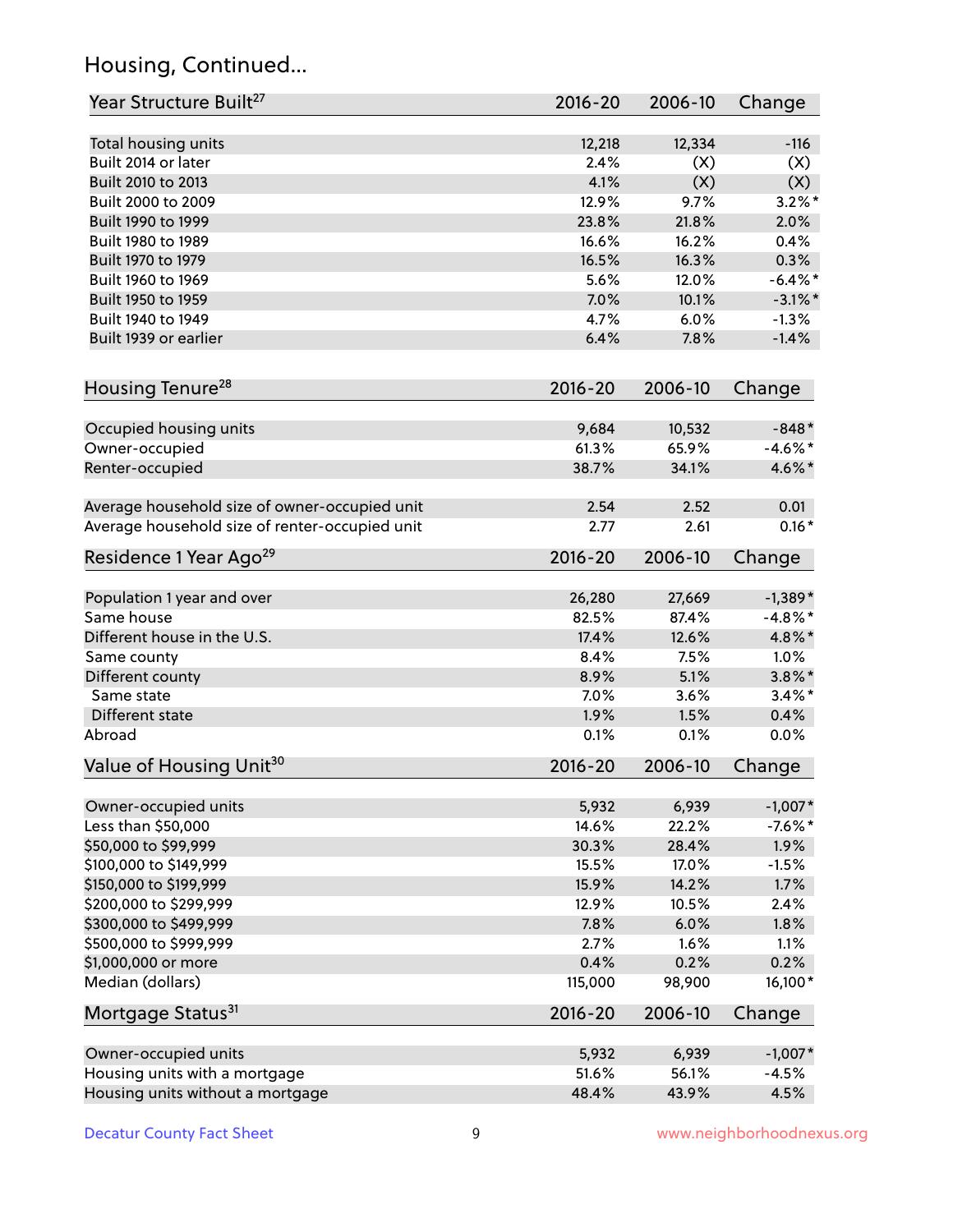# Housing, Continued...

| Selected Monthly Owner Costs <sup>32</sup>                                            | $2016 - 20$ | 2006-10 | Change      |
|---------------------------------------------------------------------------------------|-------------|---------|-------------|
| Housing units with a mortgage                                                         | 3,060       | 3,895   | $-835*$     |
| Less than \$300                                                                       | 0.0%        | 0.3%    | $-0.3%$     |
| \$300 to \$499                                                                        | 1.5%        | 9.6%    | $-8.1\%$ *  |
| \$500 to \$999                                                                        | 42.5%       | 41.9%   | 0.6%        |
| \$1,000 to \$1,499                                                                    | 36.5%       | 29.4%   | 7.0%        |
| \$1,500 to \$1,999                                                                    | 12.4%       | 11.0%   | 1.4%        |
| \$2,000 to \$2,999                                                                    | 5.8%        | 7.7%    | $-1.9%$     |
| \$3,000 or more                                                                       | 1.2%        | 0.0%    | 1.2%        |
| Median (dollars)                                                                      | 1,065       | 973     | 92          |
| Housing units without a mortgage                                                      | 2,872       | 3,044   | $-172$      |
| Less than \$150                                                                       | 2.7%        | 9.2%    | $-6.5%$ *   |
| \$150 to \$249                                                                        | 12.6%       | 23.2%   | $-10.6\%$ * |
| \$250 to \$349                                                                        | 25.5%       | 29.7%   | $-4.2%$     |
| \$350 to \$499                                                                        | 24.4%       | 22.4%   | 2.0%        |
| \$500 to \$699                                                                        | 22.5%       | 13.1%   | $9.4\%$ *   |
| \$700 or more                                                                         | 12.3%       | 2.4%    | 9.9%*       |
| Median (dollars)                                                                      | 392         | 306     | 86*         |
| Selected Monthly Owner Costs as a Percentage of<br>Household Income <sup>33</sup>     | $2016 - 20$ | 2006-10 | Change      |
| Housing units with a mortgage (excluding units where<br>SMOCAPI cannot be computed)   | 3,032       | 3,863   | $-831*$     |
| Less than 20.0 percent                                                                | 46.2%       | 48.4%   | $-2.2%$     |
| 20.0 to 24.9 percent                                                                  | 12.5%       | 12.2%   | 0.4%        |
| 25.0 to 29.9 percent                                                                  | 7.2%        | 6.5%    | 0.7%        |
| 30.0 to 34.9 percent                                                                  | 9.8%        | 4.8%    | $5.0\%$ *   |
| 35.0 percent or more                                                                  | 24.3%       | 28.1%   | $-3.9%$     |
| Not computed                                                                          | 28          | 32      | $-4$        |
| Housing unit without a mortgage (excluding units where<br>SMOCAPI cannot be computed) | 2,820       | 2,989   | $-169$      |
| Less than 10.0 percent                                                                | 45.0%       | 42.7%   | 2.3%        |
| 10.0 to 14.9 percent                                                                  | 15.2%       | 16.9%   | $-1.7%$     |
| 15.0 to 19.9 percent                                                                  | 8.4%        | 11.9%   | $-3.5%$     |
| 20.0 to 24.9 percent                                                                  | 4.9%        | 10.1%   | $-5.2%$     |
| 25.0 to 29.9 percent                                                                  | 7.6%        | 5.0%    | 2.6%        |
| 30.0 to 34.9 percent                                                                  | 3.6%        | 2.5%    | 1.1%        |
| 35.0 percent or more                                                                  | 15.3%       | 10.8%   | 4.4%        |
| Not computed                                                                          | 52          | 55      | $-3$        |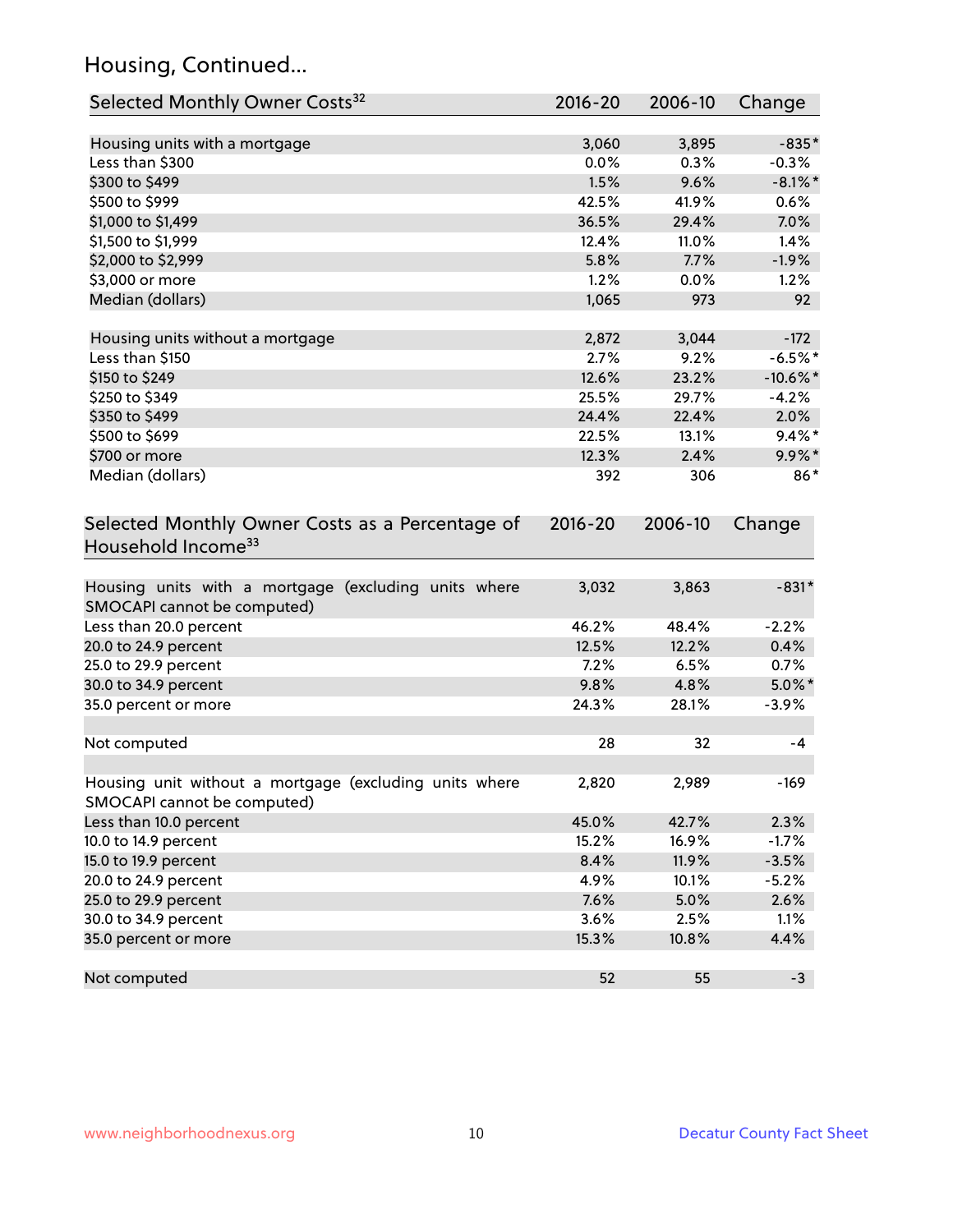# Housing, Continued...

| Gross Rent <sup>34</sup>                                                       | 2016-20     | 2006-10 | Change      |
|--------------------------------------------------------------------------------|-------------|---------|-------------|
|                                                                                |             |         |             |
| Occupied units paying rent                                                     | 3,263       | 3,340   | $-77$       |
| Less than \$200                                                                | 1.5%        | 6.9%    | $-5.4\%$ *  |
| \$200 to \$499                                                                 | 11.9%       | 36.4%   | $-24.5%$ *  |
| \$500 to \$749                                                                 | 50.4%       | 34.7%   | 15.7%*      |
| \$750 to \$999                                                                 | 26.5%       | 17.3%   | $9.2\%$ *   |
| \$1,000 to \$1,499                                                             | 9.1%        | 3.8%    | $5.3\%$ *   |
| \$1,500 to \$1,999                                                             | 0.6%        | 0.9%    | $-0.3%$     |
| \$2,000 or more                                                                | 0.0%        | 0.0%    | $0.0\%$     |
| Median (dollars)                                                               | 681         | 526     | $155*$      |
| No rent paid                                                                   | 489         | 253     | $236*$      |
| Gross Rent as a Percentage of Household Income <sup>35</sup>                   | $2016 - 20$ | 2006-10 | Change      |
| Occupied units paying rent (excluding units where GRAPI<br>cannot be computed) | 2,887       | 3,142   | $-255$      |
| Less than 15.0 percent                                                         | 25.0%       | 19.6%   | 5.4%        |
| 15.0 to 19.9 percent                                                           | 9.3%        | 11.0%   | $-1.7%$     |
| 20.0 to 24.9 percent                                                           | 13.7%       | 7.4%    | $6.3\%$ *   |
| 25.0 to 29.9 percent                                                           | 16.9%       | 5.4%    | $11.5\%$ *  |
| 30.0 to 34.9 percent                                                           | 3.7%        | 11.5%   | $-7.8\%$ *  |
| 35.0 percent or more                                                           | 31.4%       | 45.1%   | $-13.7\%$ * |
| Not computed                                                                   | 865         | 451     | $414*$      |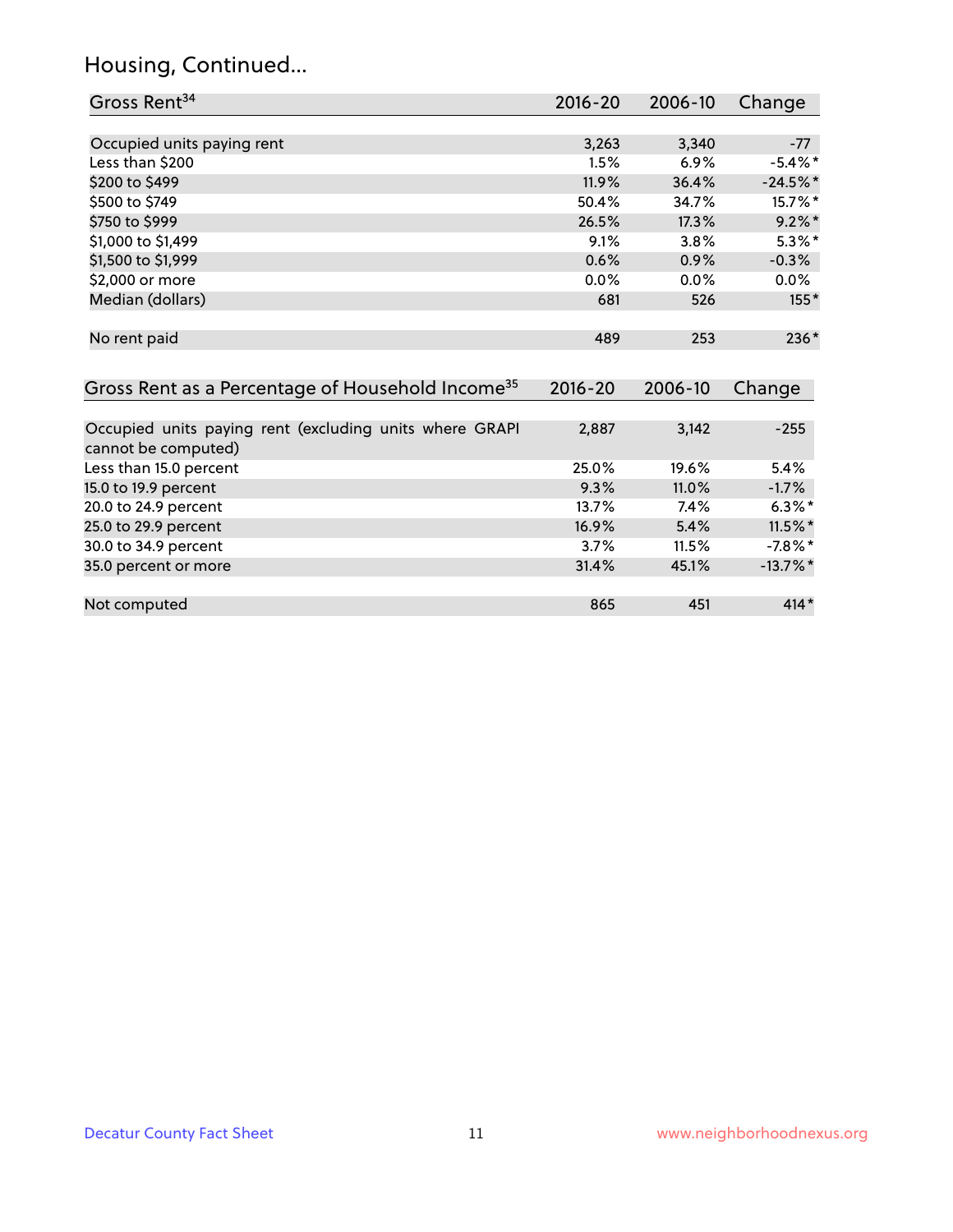# Community Involvement

| Voter Registration and Turnout <sup>36</sup> | 2020   |
|----------------------------------------------|--------|
|                                              |        |
| Active registered voters                     | 16,525 |
| Number voted in Presidential election        | 11.437 |
| Percent voted in Presidential election       | 69.2%  |

# Transportation

| Commuting to Work <sup>37</sup>           | 2016-20     | 2006-10 | Change     |
|-------------------------------------------|-------------|---------|------------|
|                                           |             |         |            |
| Workers 16 years and over                 | 10,233      | 11,035  | $-802*$    |
| Car, truck, or van - drove alone          | 81.6%       | 79.9%   | $1.7\%$    |
| Car, truck, or van - carpooled            | 13.9%       | 9.6%    | $4.3\%$ *  |
| Public transportation (excluding taxicab) | 0.1%        | $0.9\%$ | $-0.8%$    |
| Walked                                    | 0.5%        | 1.4%    | $-0.9%$    |
| Other means                               | 2.4%        | $6.9\%$ | $-4.4\%$ * |
| Worked at home                            | 1.5%        | 1.4%    | 0.1%       |
|                                           |             |         |            |
| Mean travel time to work (minutes)        | 22.1        | 21.4    | 0.6        |
|                                           |             |         |            |
| Vehicles Available <sup>38</sup>          | $2016 - 20$ | 2006-10 | Change     |
|                                           |             |         |            |
| Occupied housing units                    | 9,684       | 10,532  | $-848*$    |
| No vehicles available                     | 8.7%        | 10.0%   | $-1.3%$    |
| 1 vehicle available                       | 33.1%       | 37.1%   | $-4.0%$    |
| 2 vehicles available                      | 35.5%       | 31.1%   | 4.4%       |
| 3 or more vehicles available              | 22.6%       | 21.8%   | $0.9\%$    |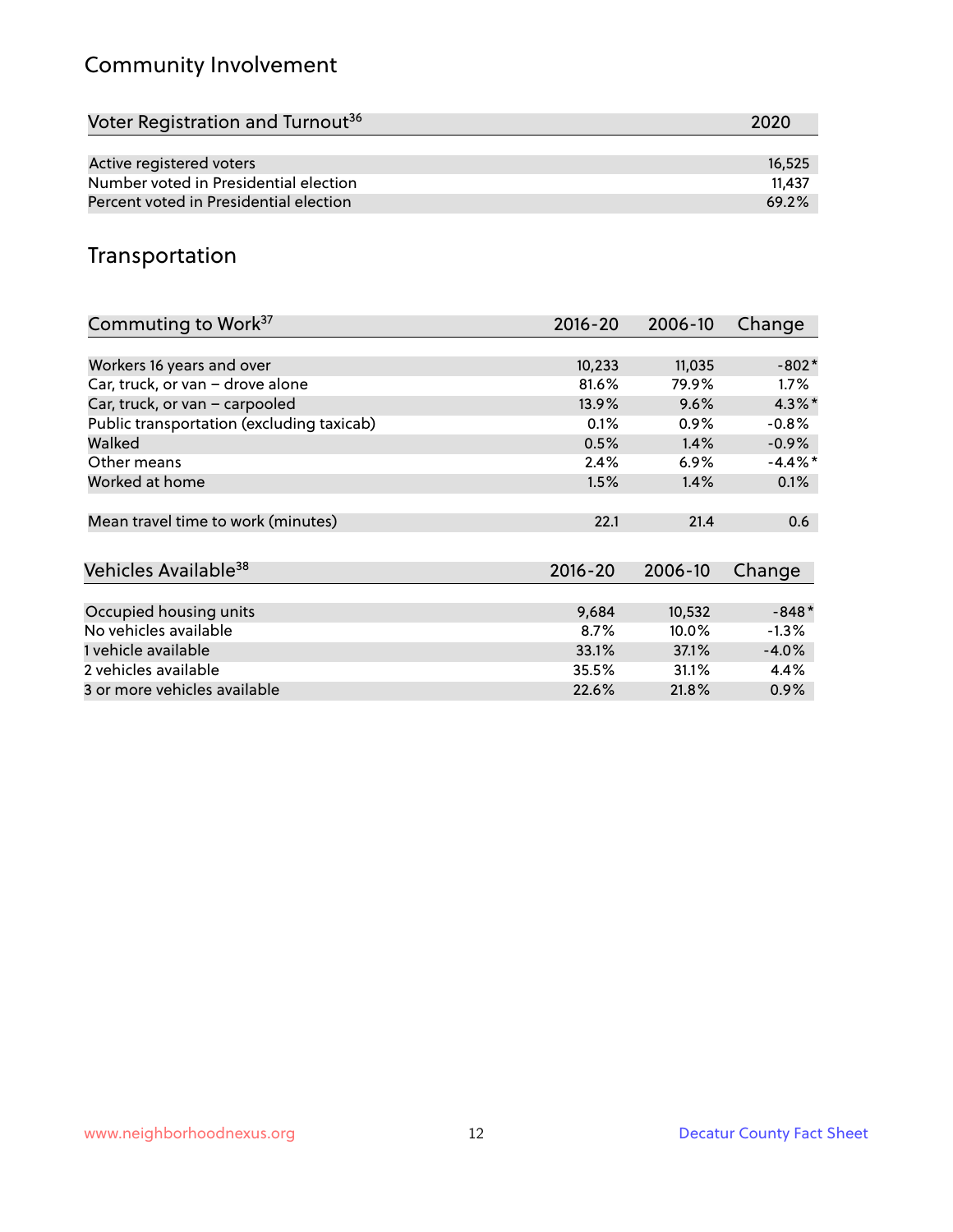#### Health

| Health Insurance coverage <sup>39</sup> | 2016-20 |
|-----------------------------------------|---------|
|-----------------------------------------|---------|

| Civilian Noninstitutionalized Population                | 25,338 |
|---------------------------------------------------------|--------|
| With health insurance coverage                          | 83.7%  |
| With private health insurance coverage                  | 45.3%  |
| With public health coverage                             | 45.9%  |
| No health insurance coverage                            | 16.3%  |
| Civilian Noninstitutionalized Population Under 19 years | 6,874  |
| No health insurance coverage                            | 5.2%   |
| Civilian Noninstitutionalized Population 19 to 64 years | 14,290 |
| In labor force:                                         | 10,281 |
| Employed:                                               | 9,600  |
| With health insurance coverage                          | 73.6%  |
| With private health insurance coverage                  | 36.7%  |
| With public coverage                                    | 6.0%   |
| No health insurance coverage                            | 26.4%  |
| Unemployed:                                             | 681    |
| With health insurance coverage                          | 71.2%  |
| With private health insurance coverage                  | 36.7%  |
| With public coverage                                    | 35.1%  |
| No health insurance coverage                            | 28.8%  |
| Not in labor force:                                     | 4,009  |
| With health insurance coverage                          | 74.7%  |
| With private health insurance coverage                  | 27.6%  |
| With public coverage                                    | 50.2%  |
| No health insurance coverage                            | 25.3%  |

#### **Health Factors Most Recent** Premature Death (YPLL before age 75 per 100,000 population, age-adjusted)<sup>40</sup> 11,424.8

| riemature Death (True before age 75 per 100,000 population, age-aujusteu) | 11.44.0 |
|---------------------------------------------------------------------------|---------|
| Average number of Physically Unhealthy Days <sup>41</sup>                 | 5.2     |
| Average number of Mentally Unhealthy Days <sup>42</sup>                   | 5.7     |
| Low Birthweight Births <sup>43</sup>                                      | 12.9%   |
| Diabetes Prevalence <sup>44</sup>                                         | 14.6%   |
| HIV Prevalence (per 100,000 population) <sup>45</sup>                     | 632.6   |
| Rate, Deduplicated ER Visits for Asthma, Ages 0-17 <sup>46</sup>          | 1.078.2 |